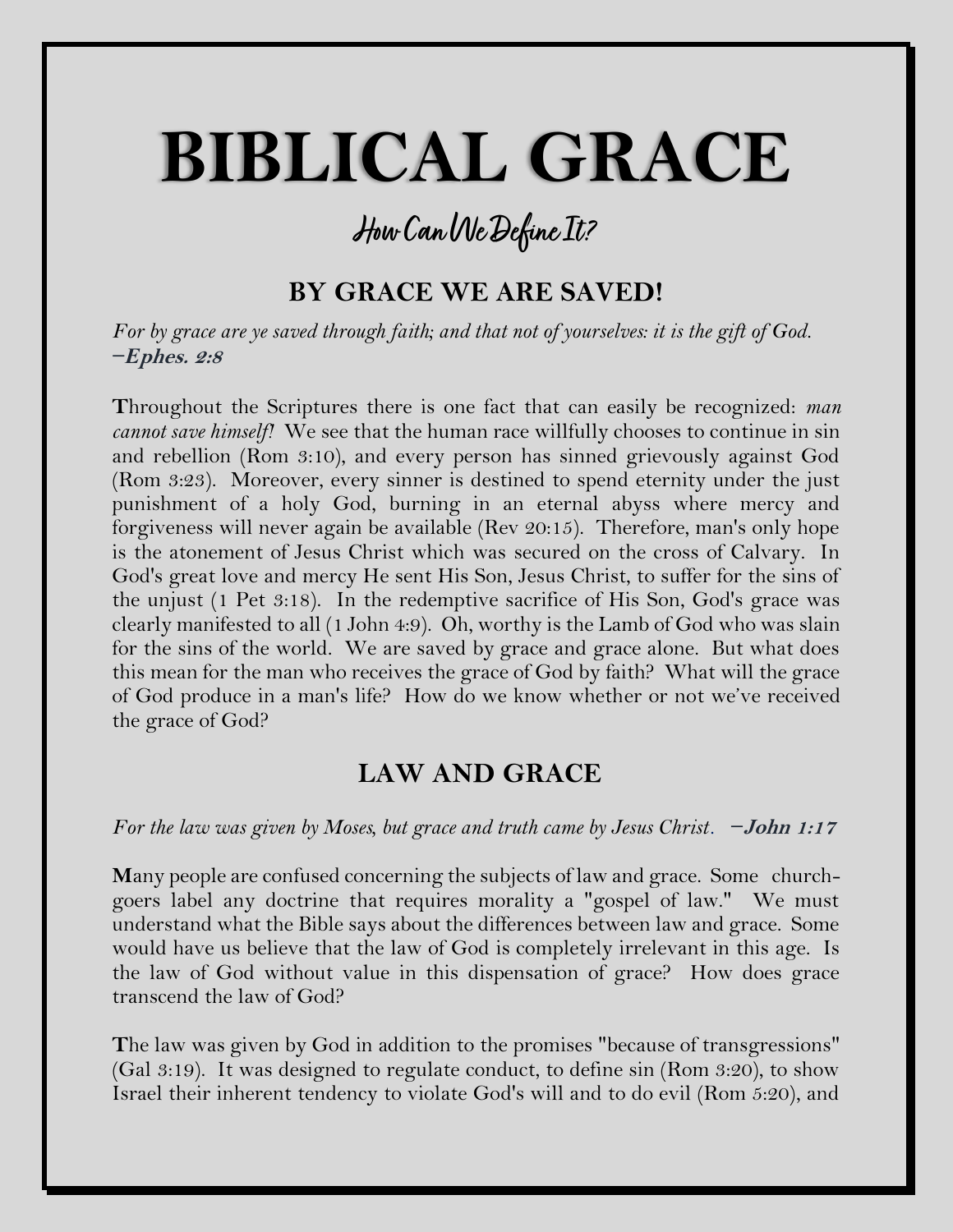to awaken their sense of need for God's mercy and redemption (Rom 7). The Son of God came not to destroy the law, but to fulfill it (Matt 5:17). In fact, Jesus said that not one letter of the law would pass away until all things are fulfilled! Why is this so? What and who is the law for today? The answer to these questions is simple; the law is unchanging and its function is the same today as it has always been: to lead sinful mankind to the blood stained cross of Jesus Christ!

*Knowing this, that the law is not made for a righteous man, but for the lawless and disobedient, for the ungodly and for sinners, for unholy and profane, for murderers of fathers and murderers of mothers, for manslayers, For whoremongers, for them that defile themselves with mankind, for menstealers, for liars, for perjured persons, and if there be any other thing that is contrary to sound doctrine... −***Tim. 1:9-10**

*Wherefore then serveth the law? It was added because of transgressions, till the seed should come to whom the promise was made; and it was ordained by angels in the hand of a mediator....Wherefore the law was our schoolmaster to bring us unto Christ, that we might be justified by faith. −***Galatians 3:19, 24**

**T**he purpose of the law is to show men and women their need for the grace that God offers through Jesus Christ. The law can save no one (Rom 3:20). Neither can the law make anyone holy (Gal 2:21). The law is a spiritual mirror whereby the sinner sees his gross need for God's mercy.

**N**ext, look at what the Bible says about the grace of God and its purpose. Remember that the root problem with mankind is SIN. Sinners are estranged from their Creator because He is holy and they are unholy (Isa 59:2). The mission of Jesus Christ was to eradicate sin. He was manifest to destroy the works of Satan (1 John 3:8), save His people from their sins (Matt 1:21), and make man free from the bondage of sin (Luke 4:18; John 8:32, 36). Jesus was born of a virgin, lived a sinless life, died on a Roman cross, rose from the dead, and ascended into heaven to restore our fellowship with God. His death on the cross destroyed the breach between God and man for those who obey the gospel.

*And you, being dead in your sins and the uncircumcision of your flesh, hath he quickened together with him, having forgiven you all trespasses; Blotting out the handwriting of ordinances that was against us, which was contrary to us, and took it out of the way, nailing it to his cross... −***Col. 2:13-14**

**T**he law plays an important role in bringing people to the place of true, godly repentance (Ps 19:7). When someone repents of their sins (turns away from all that the Bible calls evil), believes on the Lord Jesus Christ, and trusts Him for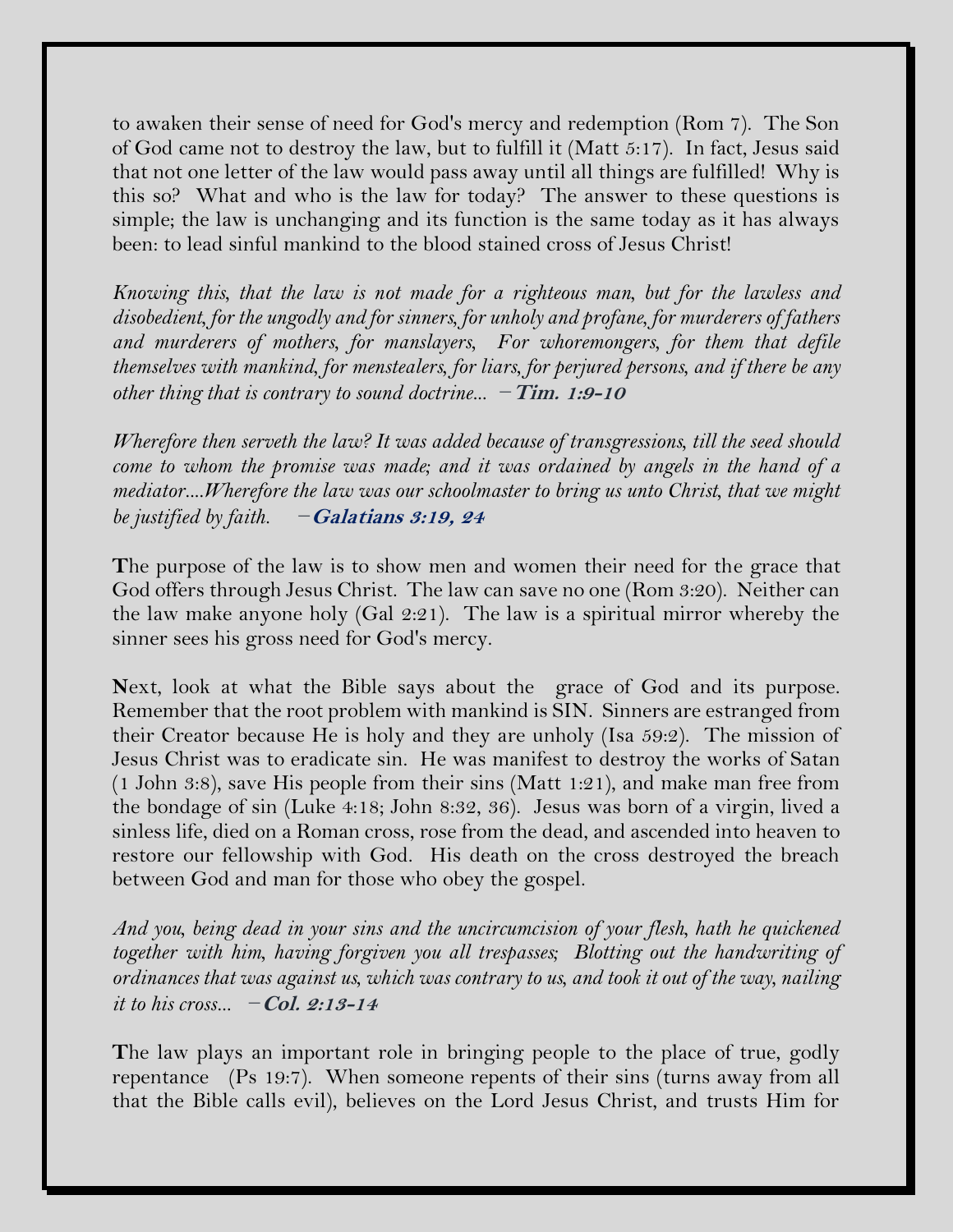salvation, then God extends His full grace to that person. It is that manifold grace which touches the sinners heart, brings about the new birth (John 3:3), forgives him of his sins past (Rom 3:25), and delivers him from this present evil age (Gal. 1:4)! The true grace of God radically transforms the hearts of men; there is no doubt when someone has been a partaker of His grace!

#### **WHAT IS BIBLICAL GRACE?**

For the grace of God that bringeth salvation hath appeared to all men, **Teaching us that, denying ungodliness and worldly lusts, we should live soberly, righteously, and godly, in this present world***; Looking for that blessed hope, and the glorious appearing of the great God and our Saviour Jesus Christ... −***Titus 2:11-13**

**H**ere in this New Testament passage, the attributes of grace are clearly defined. This definition contradicts what modern teachers proclaim. The Bible declares that a true believer is being constantly taught to deny *ungodliness* (wickedness) and *worldly lusts* (the fashionable trends of this present evil age) and to live *soberly*  (moderately), *righteously* (just), and *godly* (holy), in this *present world* (now, today, before heaven). Why is it that so many church-goers profess to be partakers of God's grace, yet their lives are unchanged? Many are brazen in defense of their worldly, shameful, and sinful testimonies! Dear friend, don't be deceived. *GRACE TEACHES MEN TO SAY NO TO SIN AND YES TO RIGHTEOUSNESS*...thus saith the Word! How wonderful is the true grace of God!

#### **GRACE TRANSCENDS THE LAW**

*For what the law could not do, in that it was weak through the flesh, God sending his own*  Son in the likeness of sinful flesh, and for sin, condemned sin in the flesh: That the **righteousness of the law might be fulfilled in us***, who walk not after the flesh, but after the Spirit. −***Romans 8:3-4**

**H**ow does the grace of Jesus Christ transcend the law? The grace of Jesus Christ frees the believer **from sin!** Jesus Christ makes His people free from sin (Matt 1:21)! Under the law, the sinner sees his sin, and struggles against it, but he has no power to overcome; he sinks deeper and deeper into despair. In his desperation he cries out to God in repentance, humbly surrendering to His will. Then, he is united with Jesus Christ and receives the grace of God. He still recognizes what sin is, but now he has power to overcome (Rom 6:14), and the devil is put to flight (James 4:7). Oh, what a marvelous difference it is!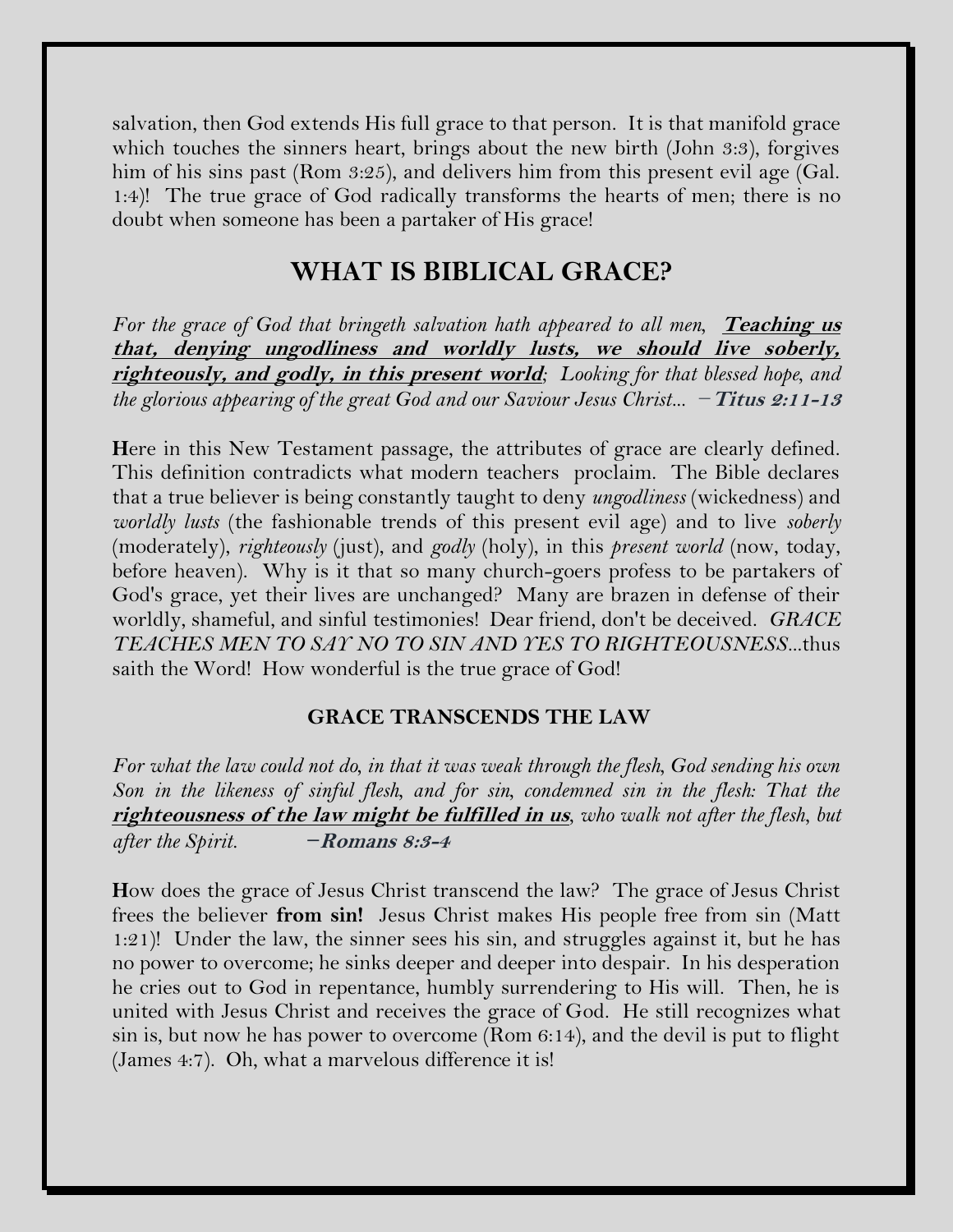*"What the law tried to do by a restraining power from without, the Gospel does by an inspiring power from within!"* −*Catherine Booth<sup>1</sup>*

**Whosoever abideth in him sinneth not:** *whosoever sinneth hath not seen him, neither known him. Little children, let no man deceive you: he that doeth righteousness is righteous, even as he is righteous. −***1 John 3:6-7**

**W**hat a great and marvelous salvation! May we never take for granted the grace of God which is offered through the blood of Christ!

### **BEWARE OF FALSE GRACE!**

*For there are certain men crept in unawares, who were before of old ordained to this condemnation, ungodly men,* **turning the grace of our God into lasciviousness***, and denying the only Lord God, and our Lord Jesus Christ. −***Jude 1:4**

**T**he Bible warns that there are false teachers who turn the grace of God into *lasciviousness* (fleshly indulgence). They convince multitudes that the grace of God allows mankind to live in rebellion to God's commandments. They define grace as "unmerited favor;" therefore, there is no need to be concerned with lifestyles..."after all, we're just forgiven sinners!" Oh, what lies are being preached today! It is indeed possible that a Christian may sin (1 John 2:1), but repentance will soon follow and he will continue in his life of holiness! The normal Christian life is free from sin and rebellion. Dear friend, don't let the empty words of false teachers deceive you. Search the Scriptures and open your heart to the Holy Ghost! Humbly bow before the cross of Christ and cry out for the true grace of God which will save you from your sins!

 $-B.W.$ 

© All rights reserved, Consuming Fire Fellowship 2002.

<sup>1</sup> Catherine Booth, *The Writings Of Catherine Booth.*